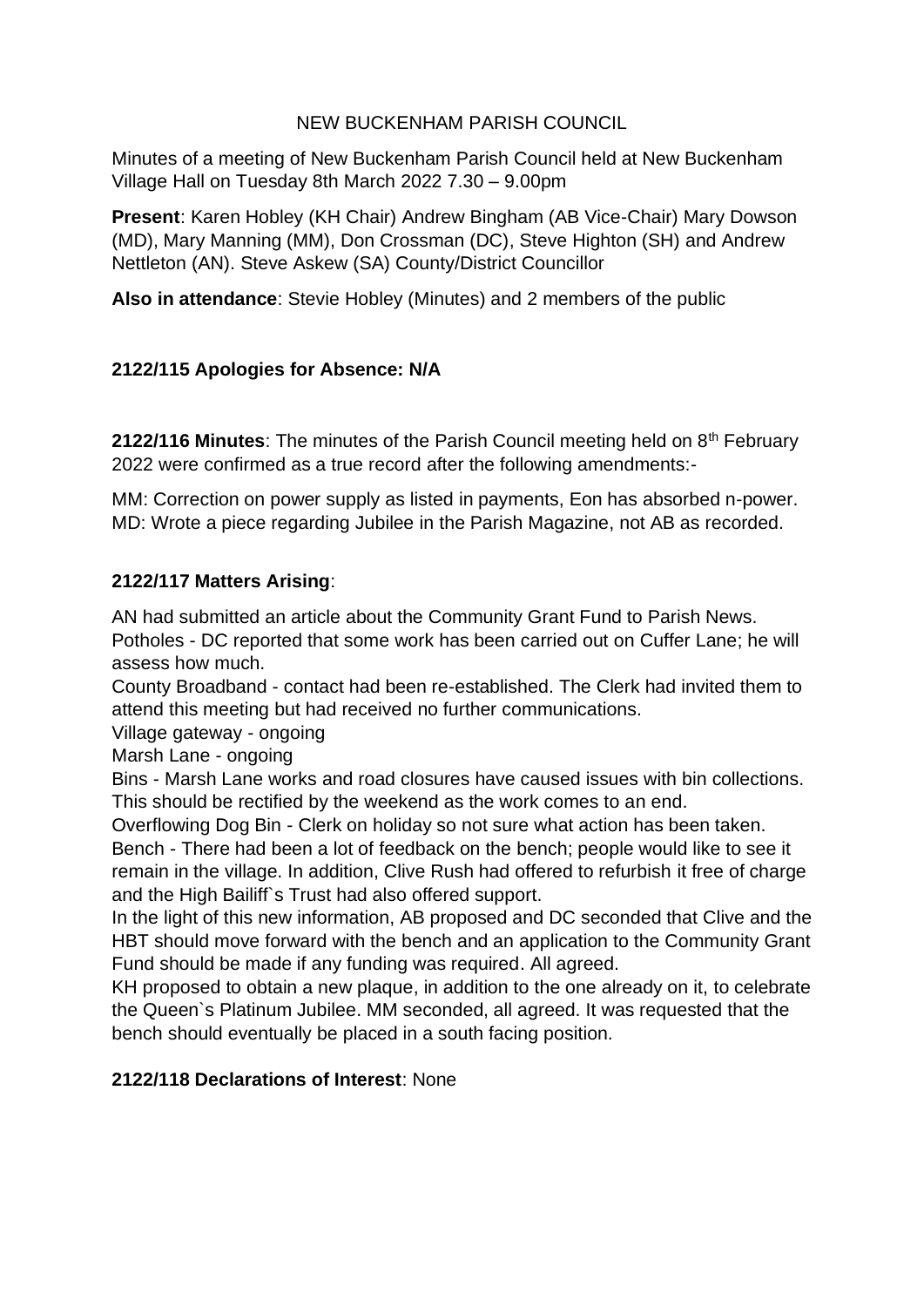### **2122/119 Public Participation**:

a. District and County Councillor Report - SA Servicing of bins in Marsh Lane will soon be resolved as the work should be completed this weekend.

Regarding Potholes Cuffer Lane, let SA know about them and he can chase up Jack at Highways.

Jubilee: From April 1<sup>st</sup> funding will be available up to £500, not for PC to access but for other bodies to access. If PC were doing something the grant should be applied for by a third party.

AB asked if there were any updates on the Dambrigg but there were none. Telephone mast work has begun but we do not know the timeline. This is positive news though.

SH: The Cuffer Lane application had been extended to April 14<sup>th</sup> so not coming to planning committee this month. If application is refused, the PC would like site restored – AB to investigate a Request for Enforcement via an online form.

SA: Application on file is for OB, However, he is keeping NB informed out of courtesy but there is no reason why NB can't comment.

Chair and Parish Councillor Reports:

b. AB: The piece of road leading to the Village Hall and Moat Lane does not belong to the PC nor is it a public highway. There are currently some large potholes which are a trip hazard. The PC would look at costs to repair it. AB to get some quotes.

SA noted that if it has never been established who owns it, you can look after it and claim it as your own after a period of time. To be considered by PC. SA left 20:01

c. Parishioners' Comments & Questions.

Sue Britton presenting case for Defibrillator: Thanks for East of England Ambulance Services (EoEAS) for information. Running costs of replacing pads and batteries. Pads every 18 months £20-30. Batteries at least every 4 years £150 each. 7 year bundle offered by one company of £215 for both the battery and pads. Defib would be purchased, not rented. Government grant is no longer available. Cost is £700 upwards, as costs vary greatly. Average Defib machine £1000. Insurance costs are unclear at present.

MD: Money is not the issue. It is location, management and administration of device.

Sue Britton – A possible location has been identified but not confirmed. It would need to be on an outside wall in a locked box and registered with EoEAS. Electricity bill is only for the months when temp drops, as cabinet is temp controlled, and small night light. 5 parishioners have offered support with maintenance. Have not found out insurance cost. Phone signal should not be an issue as 999 can be called with no signal 99% of the time.

MM: Training for use of defib - call handler will talk you through it, but also the device will tell you what to do. St. John`s can also provide training.

AB - we need to look at which budget this comes from.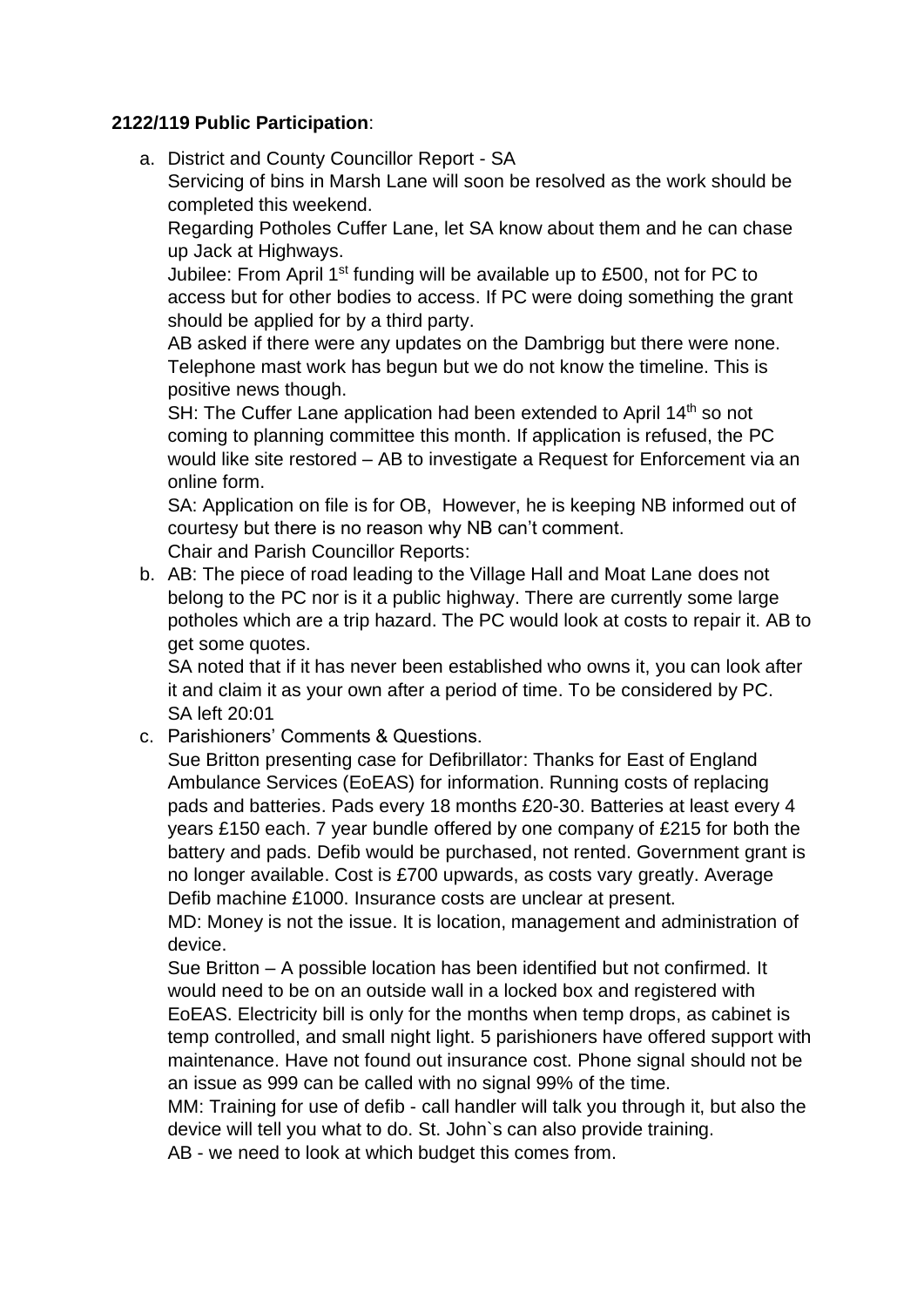KH proposed that by April  $12<sup>th</sup>$  the PC would welcome a written proposal including rota, confirmation of the location, and costs including installation. All agreed for written proposal from Sue.

The phone box is not decommissioned so cannot be used for a defibrillator. MM: suggested the rota for the defibrillator is maintained by Sue and her volunteers, replacing people when they move away etc., and reporting to PC quarterly on use and requirements, such as replacement batteries and pads.

### **2122/120 Financial Matters**

- **a.** To receive a financial report for the month ending 28th February 22 no questions on this.
- **b.** To approve payments for March 2022. KH queried that payments were a duplication of February. To be reviewed by the clerk on her return from holiday.

Payments to be made A and V Baker; Robin Steel: New Buckenham Village Hall; Stevie Hobley.

- **c.** AB: proposed to pay SH 4 hours for minuting this meeting and subsequent work on the minutes. MD seconded, all in agreement. SH was thanked for her work.
- **d.** AB will be unavailable for 2-3 months in the summer We need another named individual to have access to the online banking as we need two people to make payments. DC agreed to this.

**2122/121 Planning**: Hunts Farm application has been approved.

**2122/122 Amenities**: To consider any issues raised regarding the following:

#### **a. Grounds Maintenance:** none

# **b. Closed Churchyard - Quinquennial Report:**

It was noted that a meeting was held on 4 March between representatives of St Martin's PCC and the Parish Council to establish the shared responsibilities for the closed churchyard. It was agreed that the PCC would maintain the two sheds in the churchyard and allow them to be used for private storage under PCC supervision. The churchyard grounds would be managed by the PC. Three areas were discussed: the formal flower beds, the lawns and grassy paths, and the conservation area. It was suggested that the conservation area be reduced in size and a gardener sought to provide help with this part of the churchyard. AB/MM would investigate. It was further hoped to organise a group of volunteers to assist with some routine garden clearance, under professional guidance. It was also agreed that the PC would undertake minor repairs to the step and handrail beside the south door.

A further meeting with the PCC will be held in April.